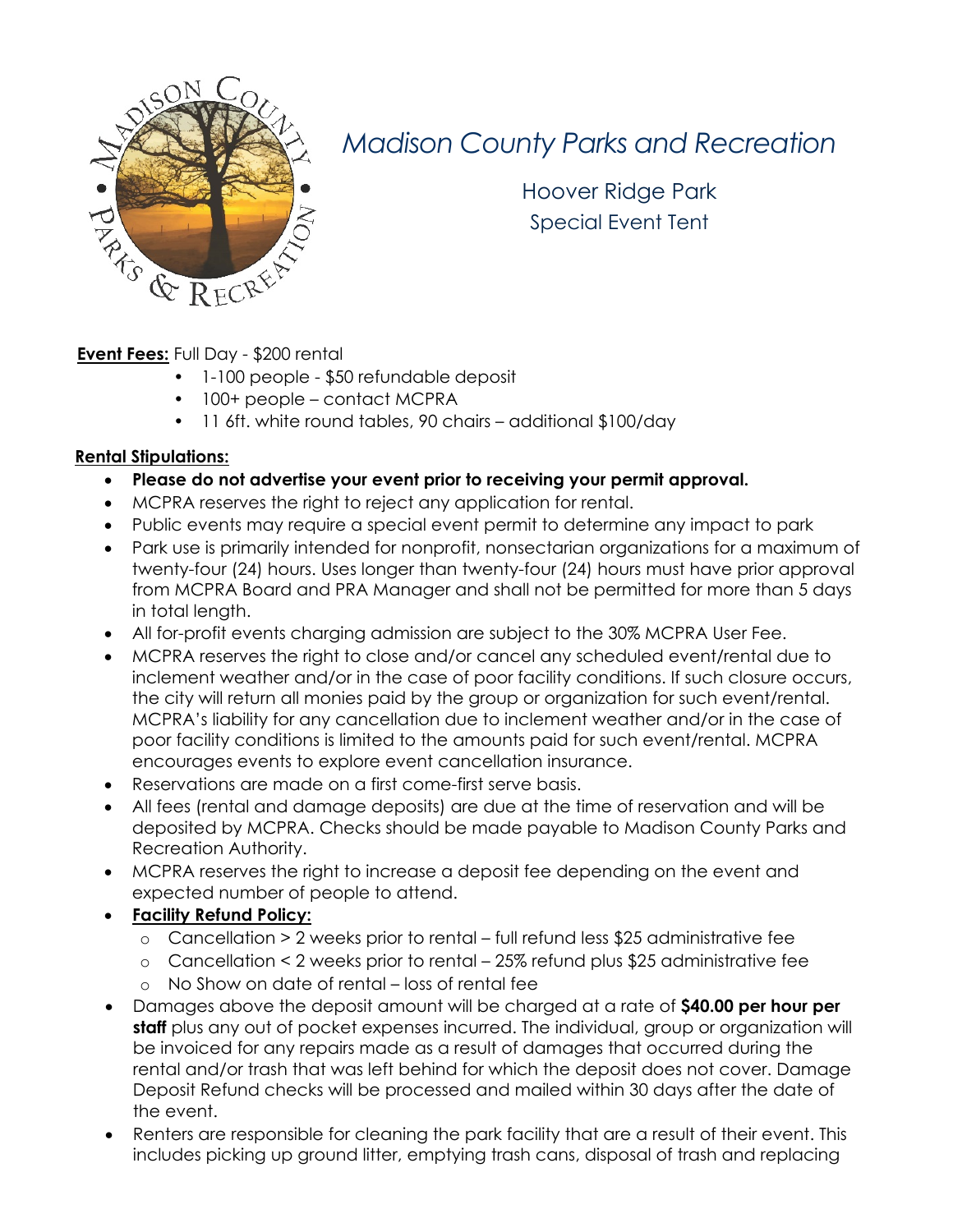trash can liners. Please leave the park in the same, if not better, condition that you found it.

- Renter acknowledges that he/she has fully inspected the premises and accepts them as suitable for leased purpose.
- Renter agrees not to make changes of any kind to the premises, or to display any signs in or about the premises without prior written consent of MCPRA staff.
- Renter shall not permit premises to be used for any purpose which would render the insurance void or create hazards that increase insurance risk.
- MCPRA shall have unrestricted access and right of entry. MCPRA staff shall endeavor, however, to abide by Renter's direction in respecting use of entrances and exits during the time period covered by this agreement.
- MCPRA shall not be liable for any injury to person or damage to property on or about the premises due to any cause whatsoever, and Renter agrees to indemnify MCPRA and hold it harmless from any loss, expense or claim arising from such injury or damage. If, due to any breach of default of Renter's contract agreement, it shall become necessary for MCPRA to employ an attorney to enforce or defend its rights or remedies, Renter agrees to pay reasonable attorney's fees incurred by MCPRA.
- Renter assumes all responsibility for the behavior of all persons admitted to the premises or any portions of the building or grounds by the Renter or its representatives or employees. Renter agrees to employ at its expense the number of policemen deemed necessary by MCPRA for the protection of persons and property. Security costs will be paid by the Renter prior to the event. Fee will be paid directly to the officers. The Officers must stay until the event is over and all guests have left.
- MCPRA reserves the right to remove or instruct removal of any person(s) whose behavior is objectionable. Renter waives any right, claim or cause of actions against MCPRA arising from use of this authority and Renter further agrees to indemnify MCPRA and hold it harmless from any loss, expense or claim arising as a result.
- Upon request by the MCPRA, Event Organizer shall procure, at its own expense, general liability insurance with a minimum per occurrence limit of one million dollars (\$1,000,000.00), with a hold harmless clause naming the MCPRA as additional insured, which shall protect MCPRA against all liability or claims due to injury to person or damage to property occurring in or about the premises during use by Event Organizer.
- Renter shall not sublet this lease or the premises or any part without MCPRA prior written consent.
- All advertisements in connection with Renter's use of the premises, including but not limited to admission tickets, window cards, radio and Television announcements and telephone solicitations are subject to MCPRA prior approval of form and content.
- All guests must park in designated areas.
- All rental requests falling outside normal business hours will be reviewed on a case by case basis.
- Open flames are strictly prohibited inside and within 100 ft. of tent.
- The use of fireworks or pyrotechnics is prohibited.
- Hazardous chemicals and materials are prohibited.
- Health permit is required for all food vendors.
- Displays may not be affixed directly to walls of tent. Fixtures may not be removed from the walls.
- Pins, tacks, nails or other puncturing devices are prohibited. Scotch, masking, duct tapes and glue are not allowed on any surface. All other adhesives must be approved.
- Glitter, confetti, sand, rice or any substance that causes litter or debris on the grounds is prohibited.
- MCPRA staff is not available for set up or takedown of any event.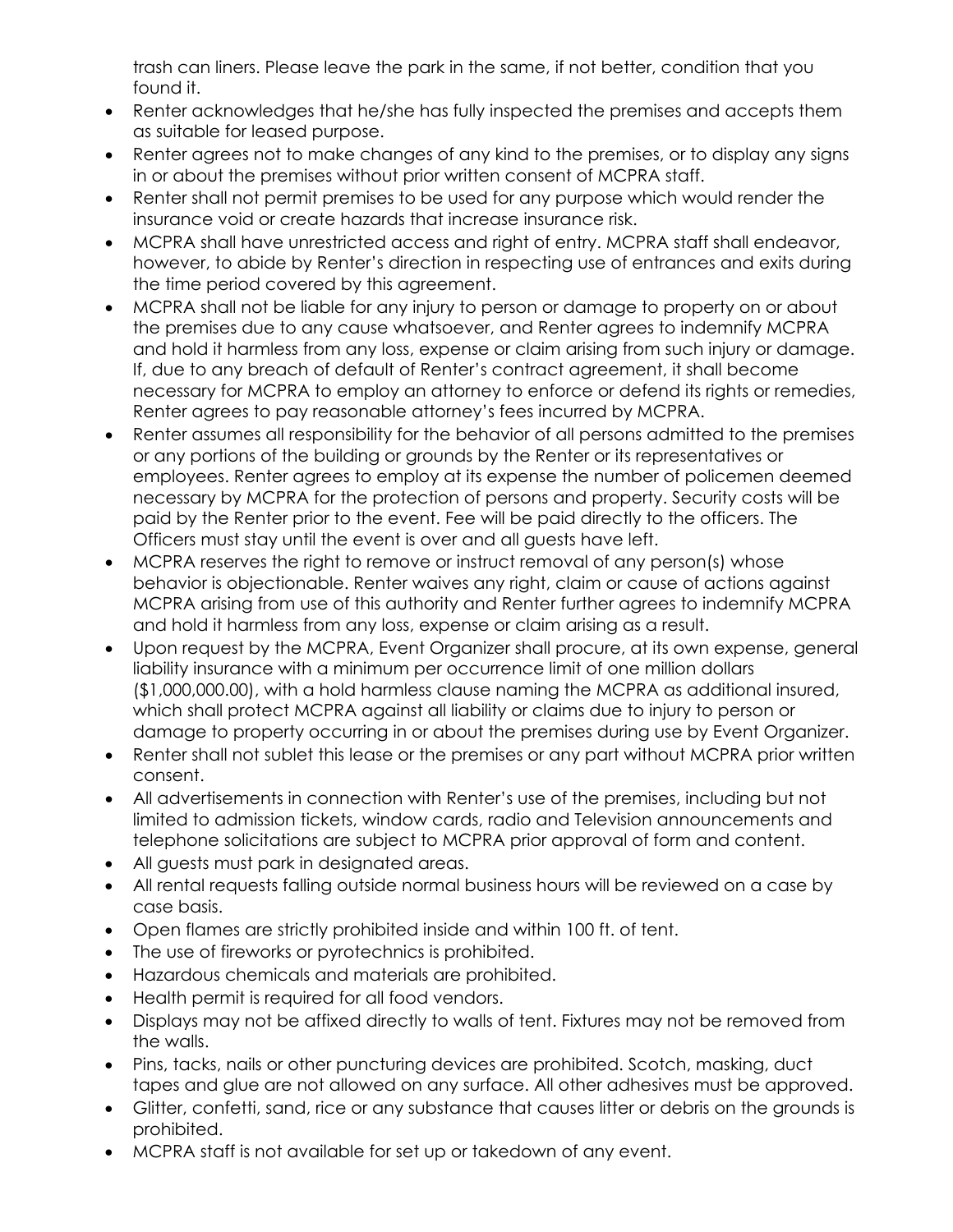- All cleanup must be concluded at the end of your event.
- All personal materials, equipment and furnishings must be removed at the conclusion of the event.
- **THERE IS TO BE NO CONSUMPTION OF ALCOHOL AT HOOVER RIDGE PARK.**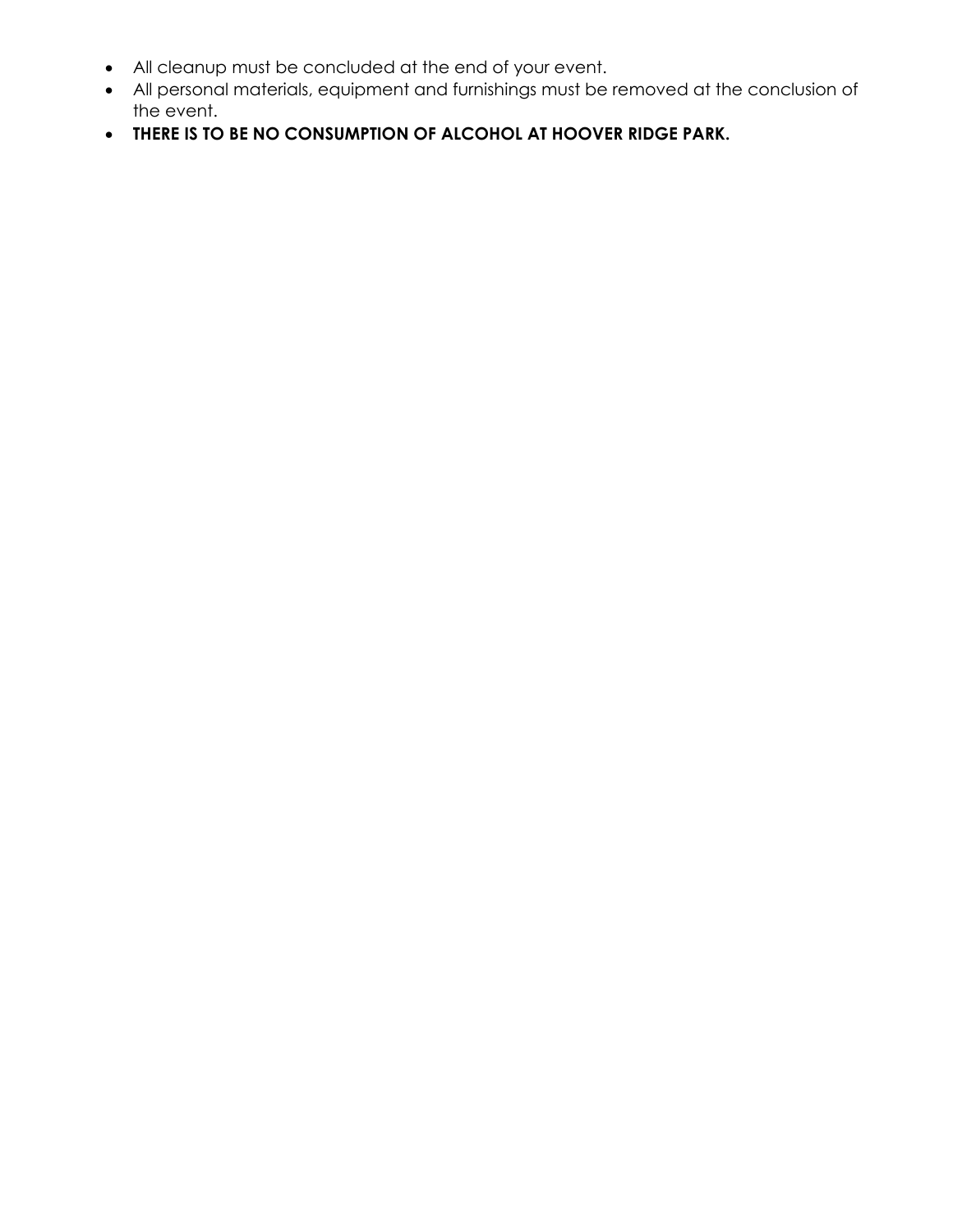



### Madison County Parks and Recreation

# *Facility/Field Rental Form*

*Complete the following information and either drop at the MCPRA office located at Hoover Ridge or mail to PO Box 435, Madison VA 22727 with payments. Checks made payable to Madison Co. Parks and Recreation Authority. For online reservations, please e-mail completed form to [lindsay.mcparksrec@gmail.com](mailto:lindsay.mcparksrec@gmail.com) and pay at [www.hooverridge.com/rentals.](http://www.hooverridge.com/rentals)* 

#### Facility:

 **Recreation Center Pavilion** (\$25/4 hours; \$50 refundable deposit) 312 Thrift Rd., Madison, VA

*Hoover Ridge Park (follow directions to Primary School Drive, Madison, VA):*

- □ **Carpenter Pavilion** (\$50/4 hours; \$50 refundable deposit)
- **Special Event Tent (May-Oct)** (\$200/day; \$50 refundable deposit) □ 11 Tables/88 Chairs (additional \$100)
- □ **Camp Crockett Pavilion** (\$25/4 hours; \$50 refundable deposit)
- **Camp Crockett** (\$50/night; \$50 refundable deposit)
- **Pond Pavilion** (\$25/4 hours; \$50 refundable deposit)
- □ **Sand Volleyball Pavilion** (\$25/4 hours; \$50 refundable deposit)

### Multipurpose Fields:

Please Specify (\$100 per day, \$50 refundable fee)

- □ Hoover Ridge Softball/Baseball (circle: H1, H2, H3, H4)
	- □ Request Bathrooms (additional \$50)
- □ Hoover Ridge H5
	- □ Request Bathrooms (additional \$50)
- □ Hoover Ridge Football Field
- □ Hoover Ridge Soccer Field (circle: U6, U8, U10, U12, U14, U18)
- □ E1 (School Board Court, Madison, VA)
- □ E2 (School Board Court, Madison, VA)
- □ Primary School P1 (158 Primary School Drive, Madison, VA)
- □ Recreation Center Hockey Rink (312 Thrift Rd., Madison, VA)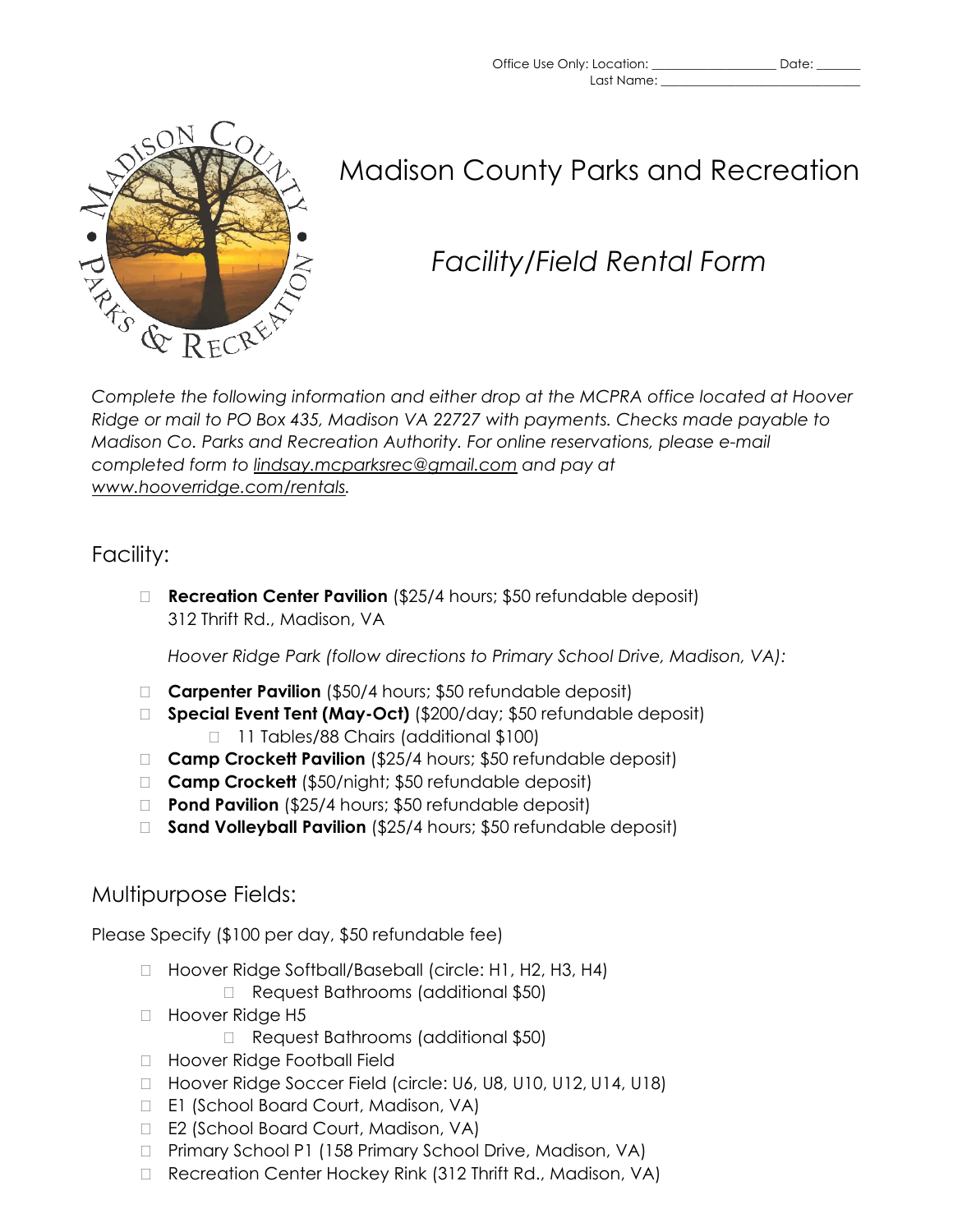## Rental Information

| Are you a citizen of Madison Co: Pes Communism Co.                                                     |                                    |                        |  |
|--------------------------------------------------------------------------------------------------------|------------------------------------|------------------------|--|
|                                                                                                        |                                    |                        |  |
|                                                                                                        |                                    |                        |  |
| Will you have a caterer or other paid service at the event?<br>The Yes No If yes, list type of service |                                    |                        |  |
| Will the public be admitted: Yes No<br>If yes, is admission charged? ______ Yes____ No                 |                                    |                        |  |
| Is there a 3 <sup>rd</sup> party agreement with a profit-making organization? _____Yes______No         |                                    |                        |  |
|                                                                                                        |                                    |                        |  |
|                                                                                                        |                                    |                        |  |
|                                                                                                        |                                    |                        |  |
|                                                                                                        |                                    |                        |  |
|                                                                                                        |                                    | <b>OFFICE USE ONLY</b> |  |
|                                                                                                        |                                    |                        |  |
|                                                                                                        |                                    |                        |  |
| Deposit Refunded by: _______________________Date: ____________Check # ___________                      |                                    |                        |  |
| П.                                                                                                     | Your Application has been approved |                        |  |
| Liability Insurance Required (\$1,000,000): Yes_______No                                               |                                    |                        |  |

 $\Box$  We're sorry but the date(s) requested are unavailable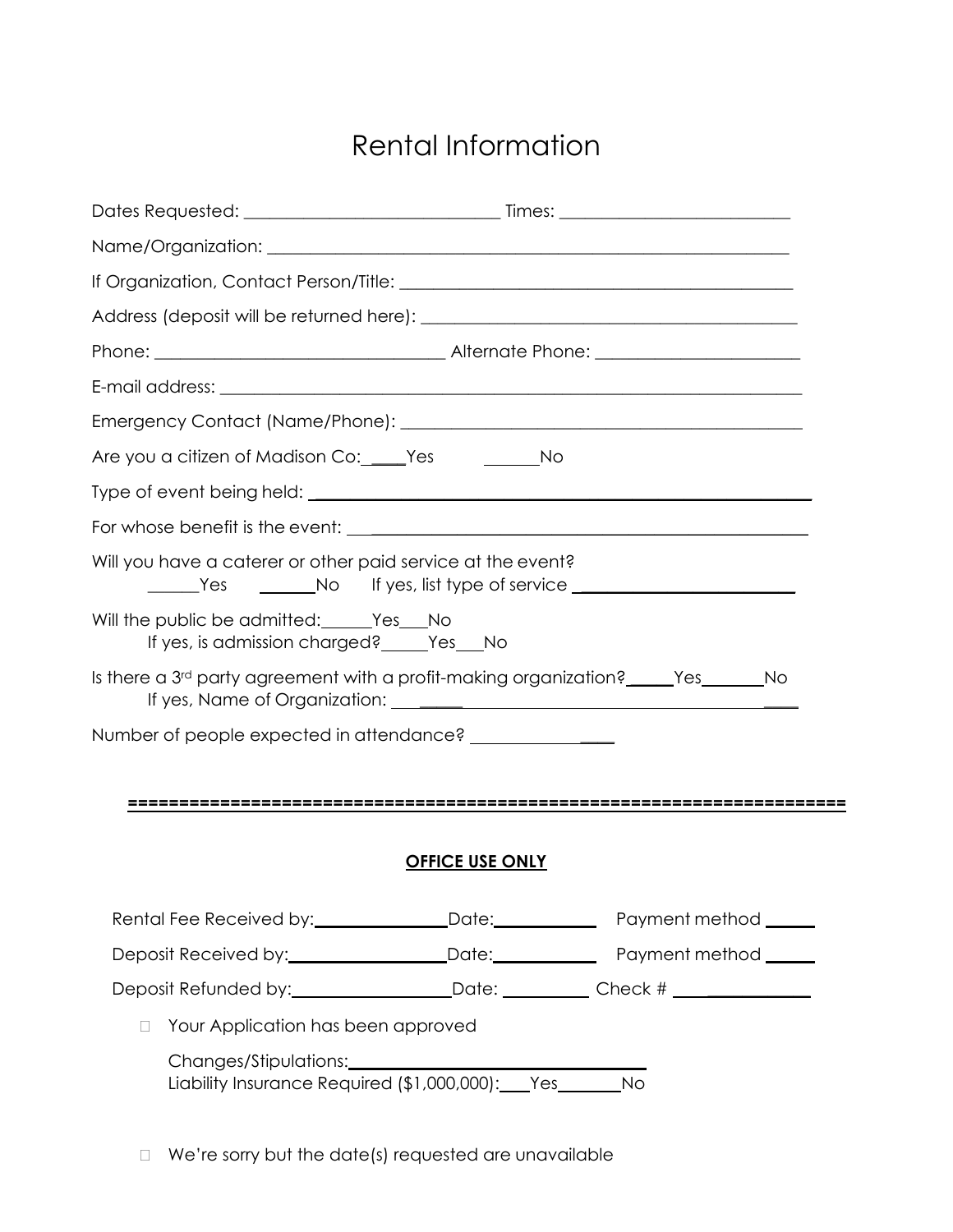# **Certification**

I, as a duly elected officer, duly appointed representative of said organization, or responsible party for the reservation, hereinafter "sponsor", certify that our organization agrees with the following conditions of use:

- 1. The sponsor agrees to assume all risks and liabilities in connection with the use of the facilities requested, and hereby release, absolve, and agree to save, defend, hold harmless and indemnify including without limitation, property damages, personal injury or death, the County of Madison, its officers, employees, and agents; from and against all liability for claims or judgments arising out of the use of the requested facility by the sponsor, or arising from the actions of the sponsor, or its agents, employees, members, or invitees.
- 2. The sponsor understands that the County does not provide medical insurance or hospitalization for participants and if such insurance is desired, it is the responsibility of said organization and/or participant.
- 3. Additionally, all applicable rules and regulations and County ordinances will be adhered to.
- 4. A refundable deposit of \$50.00 is required at the time of reservation.
- 5. Moon bounces and other entertainment services are not permitted. Please call for restictions.
- 6. Sponsors are expected to leave the facility clean and orderly. All litter must be deposited in receptacles at the site. If litter is in excess of the receptacles' capacity, it shall be placed (neatly bagged) in or next to the facilities dumpster or carried off site. All decorations must be removed before sponsor leaves facility. If the facility is not left clean, the deposit will be forfeited. Additional cleaning fees may apply if the Department incurs any unexpected cleaning cost.
- 7. The sponsor agrees to pay for all damages to public property and for any other charges that may be incurred as a result of the facility use other than normal wear and tear. Any damages beyond normal wear and tear will also result in the deposit being forfeited.
- 8. Alcoholic beverages and controlled substances are prohibited.
- 9. All vehicles must be parked in designated parking areas only. No private vehicles are permitted on any other areas of public facilities.
- 10. No food/drink concessions shall be operated without a proper permit from the Madison County Health Department and compliance with Madison County Health Department regulations.
- 11. Admission fees will not be charged for activities without prior approval.
- 12. Requests for facility use by non-school or non-county organizations may not be approved until school and county athletic field schedules are set.
- 13. Pet owners must pick up and dispose of all pet feces in trash receptacles.
- 14. The Department reserves the right to cancel any activity at any time.
- 15. All cancellations should be made as soon as possible. Any cancellations after 4:30pm the business day before the rental will not be refunded.

FAILURE TO ABIDE BY THE ABOVE CONDITIONS AND MADISON COUNTY PARKS AND RECREATION POLICIES MAY RESULT IN REVOCATION OF THIS PERMIT AND DENIAL OF APPROVAL FOR FUTURE REQUESTS.

My organization and I hereby agree to protect, indemnify, and hold harmless the County of Madison, the Madison County Board of Supervisors, and the Madison County Park and Recreation Authority, its officers and employees from any and all claims, liabilities, damages and/or costs and fees, including professional fees, directly or indirectly related to the use of these premises by my group or organization. I have read, understand and agree to the CONDITIONS OF USE FOR COUNTY PARKS AND FACILITIES. I understand that my organization or I may have to provide a certificate of liability insurance. If required, approval WILL NOT BE GRANTED until this is received. I have the authority to sign this application on behalf of my group or organization.